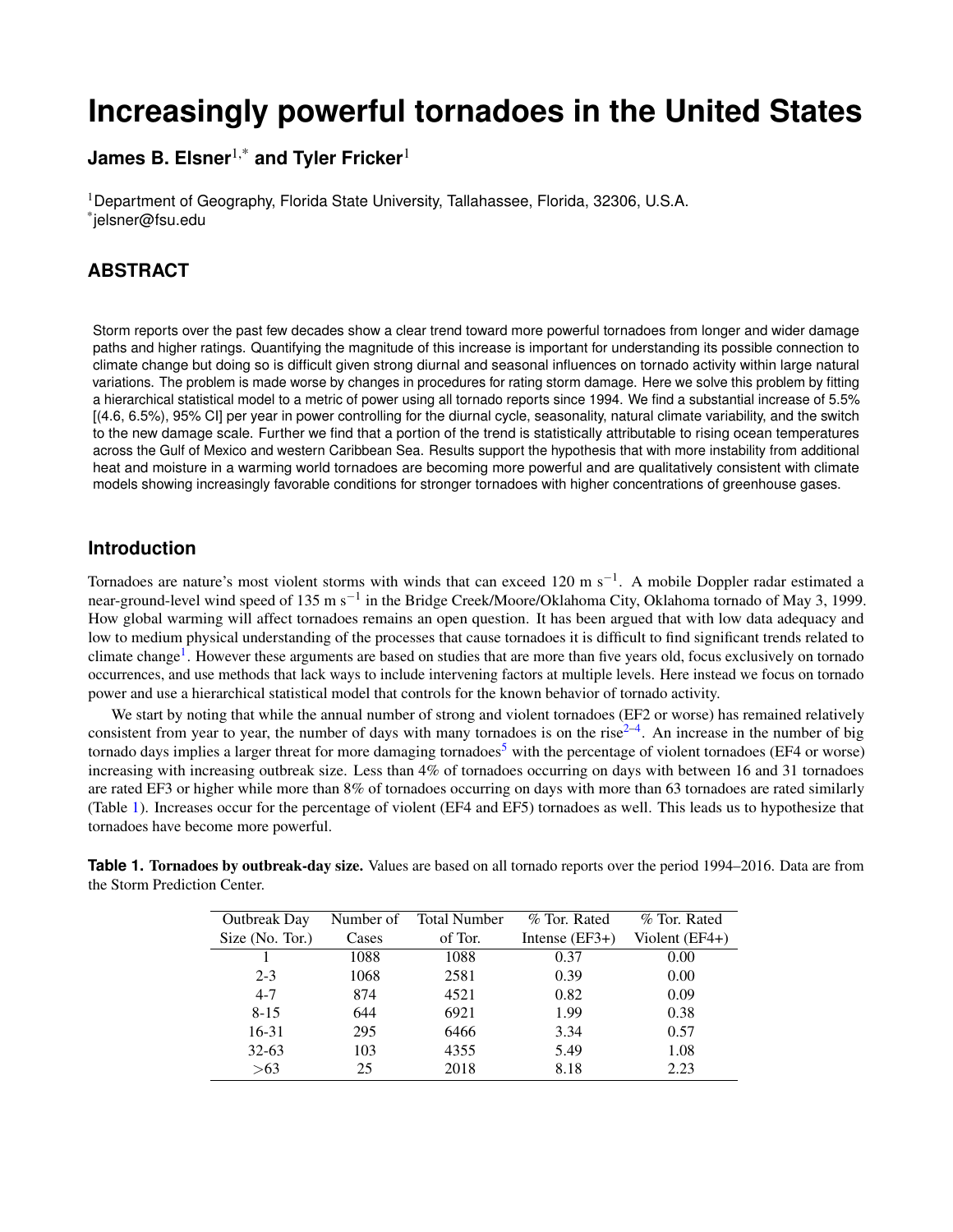## **Results**

Tornado power is metered by the total energy dissipated near the ground<sup>[6](#page-5-0)</sup>. On average longest lasting tornadoes generate the most extreme winds<sup>2,[7,](#page-5-1)[8](#page-5-2)</sup>. And indeed damage paths are getting longer and wider (see Supplemental Fig. S1). The combination of path area, air density, and wind speed gives an estimate of the total energy dissipated by a tornado<sup>[6](#page-5-0)</sup> (See §Methods). For the set of 27,950 tornadoes during the period 1994–2016, the median energy dissipation is 2.22 gigawatts (GW) with an inter-quartile range between .27 and 17.0 GW. Tornado power is highly correlated with the destructive potential index<sup>?</sup> the number of casualties when people are present<sup>[6](#page-5-0)</sup>. The Tallulah-Yazoo City-Durant tornado (Louisiana and Mississippi) of 24 April 2010 that killed ten and injured 146 had an estimated power of 66,200 GW. Annual statistics of tornado power show clear upward trends with the median, quartiles, and 90th percentile all on the rise since 1994 (Fig. [1\)](#page-1-0).

<span id="page-1-0"></span>Figure 1. Annual energy dissipation by year. The black dot is the median and the red dot is the 90th percentile value each year. The vertical bar extends from the lower to upper quartile values.



The observed increase in power might be the result of shifts in when and where tornadoes occur<sup>[9](#page-5-3)</sup>. Also, at least a portion of the rise is very likely due to a change in the procedures to rate the damage left behind. The EF damage rating scale was revised from the original F scale (and put into operational use in 2007) with better standards for determining what was previously subjective including additional structures and vegetation, expanded degrees of damage, and a better accounting of variables such as construction quality. Figure [2](#page-2-0) shows tornado power grouped by the change in the EF rating scale, El Niño/La Niña, month of occurrence (genesis), and by time of day (in hours). Mean energy dissipation is relatively higher at night, during La Niña, in the cooler months, and after the implementation of the EF rating procedure.

To test the hypothesis of an upward trend after accounting for these known influences we fit a hierarchical regression model to the per-tornado power using all available tornado reports over the period 1994–2016. The model has a log-normal distribution for the likelihood on the per-tornado power where the lower bound is set to 444 kW; a value just below the least powerful tornado in the record. Fixed effects in the model include the bivariate index for ENSO and an indicator variable to mark the year when the switch to the new damage rating procedures were put in place (2007). Smoothed random effects include month and hour to capture the cyclic change in energy at these respective time scales. A term indexing the year of occurrence is included as a fixed effect to test the hypothesis and to quantify the residual trend per annum (see §Methods Summary).

As expected the model shows that the cycle of alternating ocean-atmosphere conditions in the equatorial Pacific, known as ENSO, has an important and significant influence on tornado power with a regression coefficient expressed as a multiplicative decrease of .93  $[(.90, .96), 95\%$  CI] for every one standard deviation increase (going from La Niña to El Niño) in the bivariate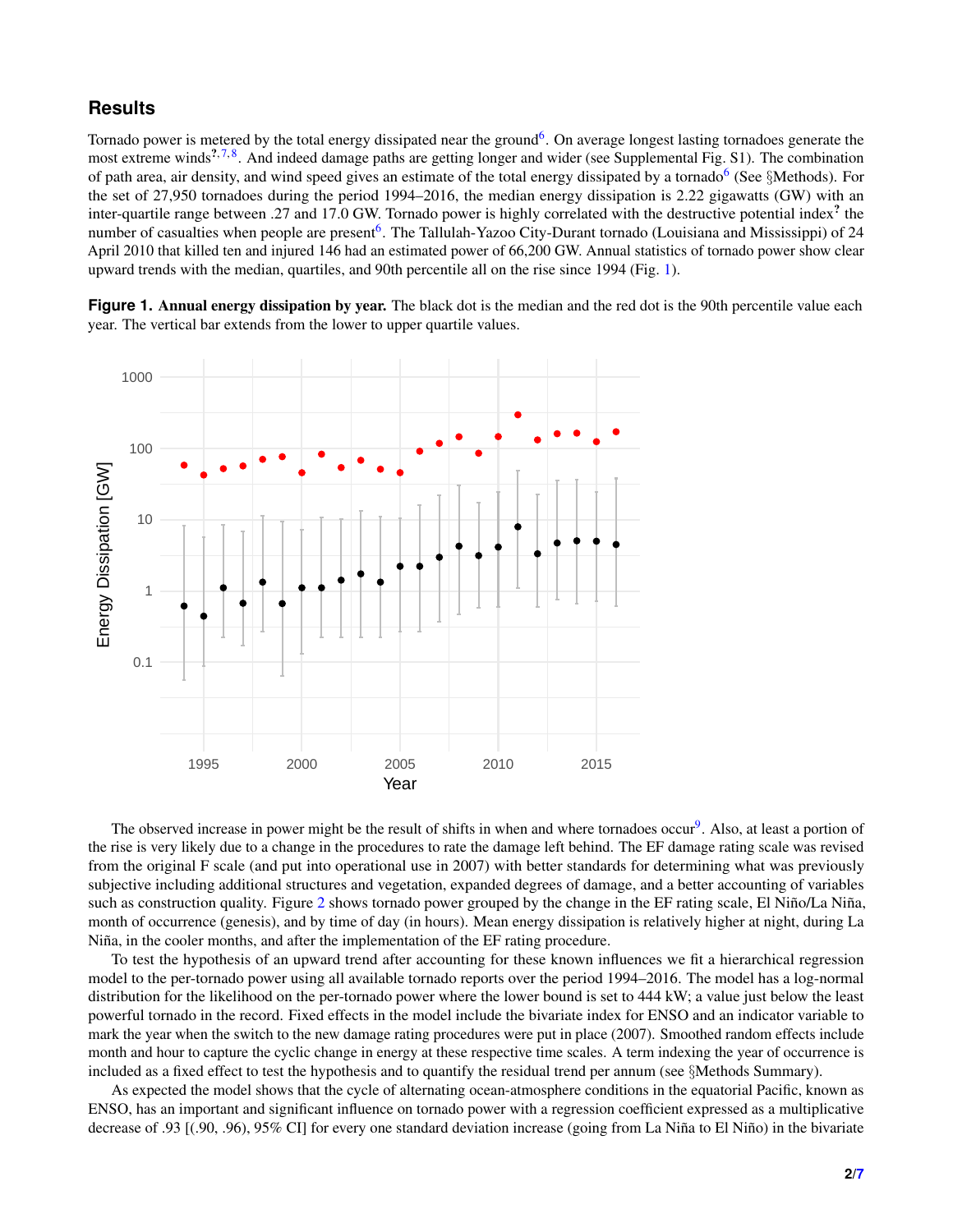<span id="page-2-0"></span>



ENSO index (exponentiating the coefficient in Table [2\)](#page-2-1). This is consistent with the fact that under La Niña conditions (especially during winter) amplified upper-air troughs move across North America with warmer than normal temperatures in the Southeast and cooler than normal temperatures in the Northwest, which sets the stage for severe weather outbreaks that are enhanced by a strong jetstream<sup>[10](#page-5-4)[–12](#page-5-5)</sup>. The model also shows that the procedures put in place following the adoption of the EF damage rating scale results in an increase in power by a factor of 1.41 [(1.24, 1.59), 95% CI]. The increase is expected given the improvements in damage surveys including more precise and inclusive damage indicators.

<span id="page-2-1"></span>**Table 2.** Fixed effects. Estimated coefficients on the fixed effects terms in the model. The Error is one standard deviation. The lower and upper 95% credible intervals are given.

|                 | Estimate | Error | 1-95% CI | u-95% CI |
|-----------------|----------|-------|----------|----------|
| Intercept       | 21.298   | 0.023 | 21.253   | 21.344   |
| <b>ENSO</b>     | $-0.068$ | 0.016 | $-0.101$ | $-0.036$ |
| <b>EF</b> Scale | 0.341    | 0.063 | 0.217    | 0.462    |
| Year            | 0.054    | 0.005 | 0.045    | 0.063    |

Importantly the model shows a significant upward trend in tornado power at a rate of 5.5% [(4.6, 6.5%), 95% CI] per year. The magnitude of the increase depends on the data and the model that controls for diurnal and seasonal variability, the ENSO cycle, and implementation of the EF rating scale. This result quantifies the increasing ferocity of tornadoes independent of the other factors considered and lends support to our hypothesis that as outbreaks are becoming larger tornadoes are becoming more powerful. The base rate from which the upward trend is estimated depends on the time of the year through the random effect term but the modeled monthly trends track the data well (Fig. [3\)](#page-3-0).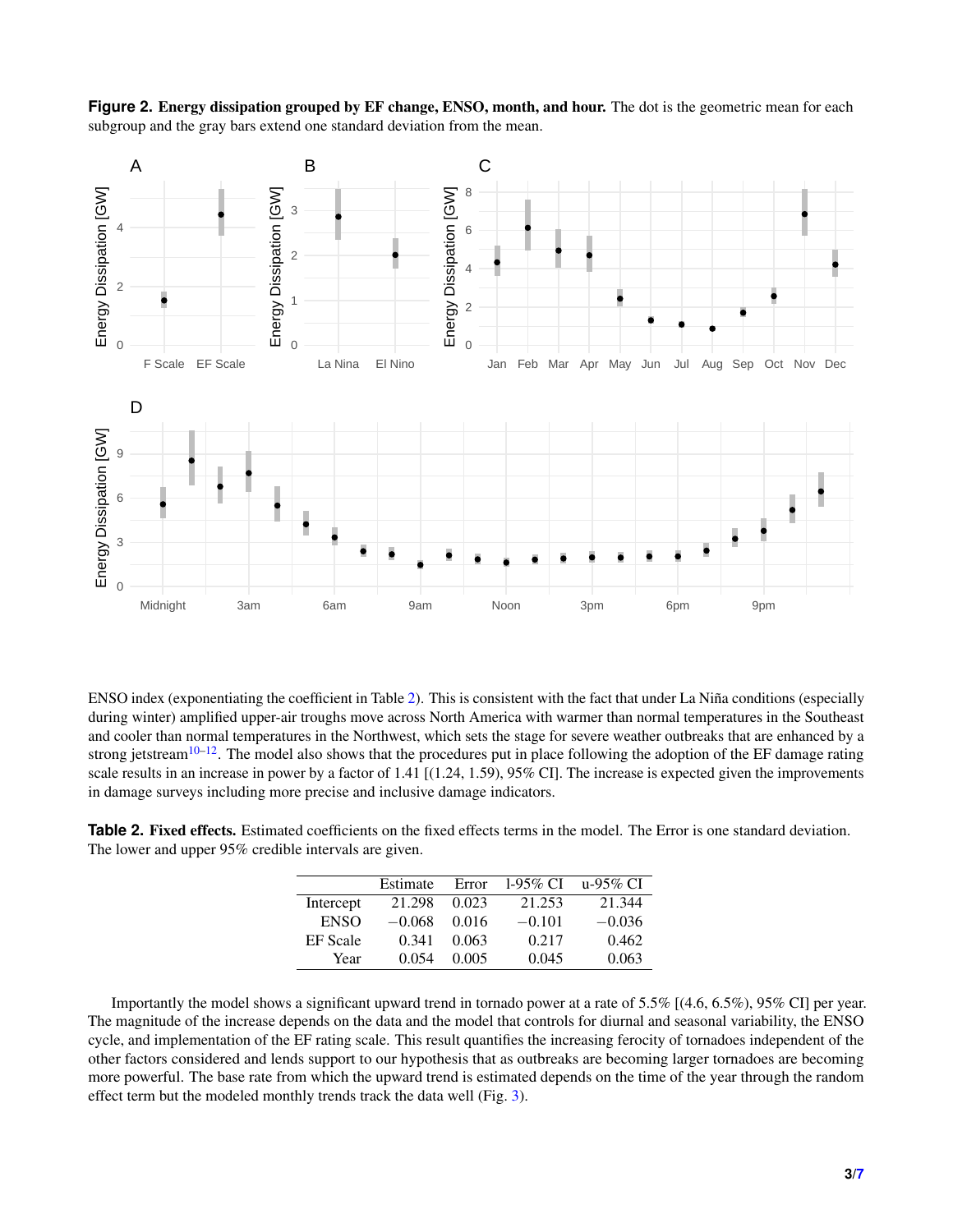<span id="page-3-0"></span>**Figure 3.** Upward trends in tornado power by month. The black dot is the median and the red dot is the 90th percentile value each year. The vertical bar extends from the lower to upper quartile values. The black line is the modeled trend with a 95% CI band shown in red shading.



## **Discussion**

The study is retrospective but our hierarchical model can help better understand what is happening as the climate warms. Convective available potential energy (CAPE) and wind shear are the two environmental factors necessary for tornadoes. Climate models have shown that CAPE should increase with warming<sup>[13,](#page-5-6) [14](#page-5-7)</sup> because of the extra water vapor a warmer atmosphere can hold but that wind shear should decrease due to the slowing of the polar jet associated with a weaker temperature gradient between the Arctic and lower latitudes<sup>[15](#page-5-8)</sup>. The upward trend in tornado power we find here suggests that increasing CAPE is already winning the battle between the these two competing environmental controls; a conclusion that coincides with climate modeling studies examining the occurrence of severe convection in a future warmer world<sup>[13,](#page-5-6)[16](#page-5-9)[–20](#page-5-10)</sup>.

If increasing CAPE is responsible for some of the upward trend then the hierarchical model should be improved by adding monthly SST averaged across the Gulf of Mexico and adjacent waters of the western Caribbean (the source region for the heat and moisture) as a fixed effect. Indeed, we find the SST effect (using values averaged monthly over the region bounded by 10 and 35◦ N, and −97 and −70◦ E) is positive as anticipated and statistically important. The improved model estimates that tornado power increases by a factor of 1.35 [(1.23, 1.47), 95% CI] for every one degree increase in average SST. Importantly, the SST effect reduces the upward trend by 16% lending credence to the idea that warming seas over this region are causally linked to more powerful tornadoes likely through a pathway that involves more heat and moisture consistent with recent pseudo global warming experiments showing stronger convective updrafts and enhanced vertical rotation with higher  $\text{CAPE}^{21}$  $\text{CAPE}^{21}$  $\text{CAPE}^{21}$ .

Further, if increasing CAPE is more than offsetting decreasing shear, the upward trend should be most pronounced during winter when the jet stream is strongest. That is, during winter the limiting environmental factor for severe thunderstorms is CAPE rather than shear since shear is always (nearly) present during winter. To test this hypothesis we add a random slope term to the model and find that the largest trends are found between November through April with the largest trend of 8.5% per annum occurring with December tornadoes. This understanding is consistent with results from a suite of climate models that show decreases in shear tend to be concentrated on days with low CAPE and therefore do not lessen the chance that environments will be conducive to strong tornadoes $^{14}$  $^{14}$  $^{14}$ .

More definitive answers will need to wait for a better theoretical understanding of tornado processes and how they are linked to climate variability. But the large number tornadoes that occur each year provides a generous sample of events allowing us to separate signal from noise with hierarchical models. And, as demonstrated here, these models help us begin addressing these important questions.

### **Methods**

#### **Energy dissipation (power)**

Energy dissipation (power) for each tornado is computed as:

$$
E=A_p\rho\sum_{j=0}^5 w_jv_j^3,
$$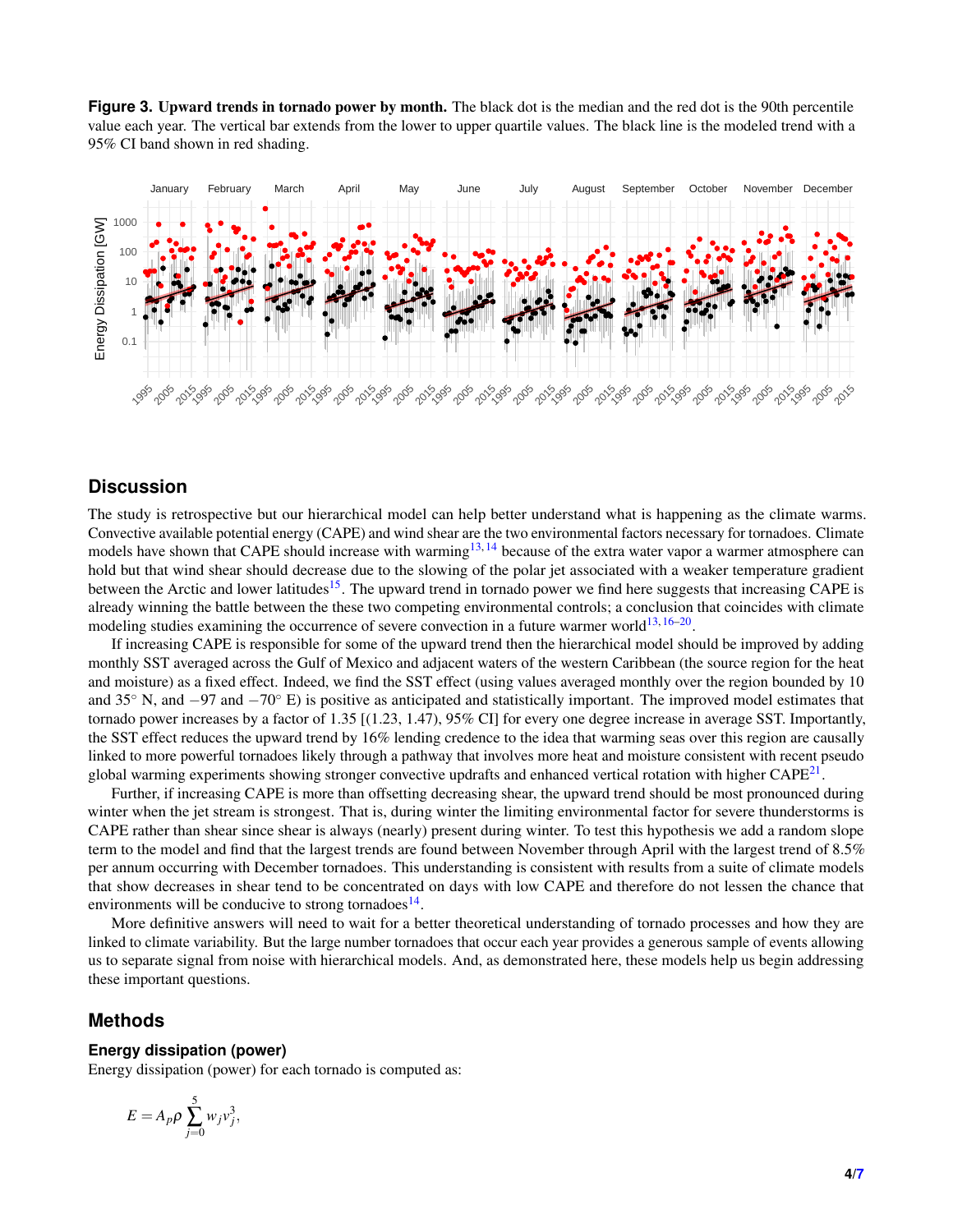where the summation is over the six possible EF ratings  $(0, 1, 2, 3, 4 \text{ and } 5)$ ,  $A_p$  is the area of the tornado's path [units of square meters],  $\rho$  is air density [1 kg m<sup>-3</sup>],  $v_j$  is the midpoint wind speed [m s<sup>-1</sup>] for each damage rating (EF scale) *j*,  $w_j$  is the corresponding fraction of path area by damage rating, and *J* is the maximum damage rating. Path area is the product of path width and path length. Values of path length are known to a relatively high degree of accuracy<sup>[22](#page-5-12)</sup>. Multiplying the units from the individual terms results in E being measured in a unit of power [kg m<sup>2</sup> s<sup>-3</sup> = Joule/s = Watt (W)]. Values for path length and width and maximum EF rating are listed in the Storm Prediction Center's tornado database. The database is compiled from the National Weather Service's (NWS) *Storm Data*, and includes all known tornadoes dating back to 1950. Here we focus on the available period of this record since 1994. The fraction of path area is that recommended by the U.S. Nuclear Regulatory Commission<sup>[23](#page-5-13)</sup>, which combines a Rankine vortex with empirical estimates derived from detailed storm surveys<sup>[24](#page-5-14)</sup>. Threshold wind speeds for the EF ratings are a three second gust. With no upper bound on the EF5 wind speeds, the midpoint wind speed is set at 97 m s<sup>-1</sup> (7.5 m s<sup>-1</sup> above the threshold wind speed consistent with the EF4 midpoint speed relative to its threshold). Additional details and justification for energy dissipation as a valid measure of tornado strength are given in<sup>[6](#page-5-0)</sup>. Tornado power by EF rating is given in Table [3.](#page-4-4)

<span id="page-4-4"></span>**Table 3. Tornado power by EF rating.** Values are in gigawatts (GW) and are based on the 27,950 tornadoes over the period 1994–2016.

|                |       |        |          | Arithmetic | Geometric |
|----------------|-------|--------|----------|------------|-----------|
| (E)F Rating    | n     | Median | Total    | Mean       | Mean      |
| $\theta$       | 17182 | 0.5    | 73329.6  | 4.3        | 0.6       |
|                | 7735  | 12.5   | 364162.5 | 47.1       | 10.8      |
| $\overline{2}$ | 2224  | 91.4   | 609230.8 | 273.9      | 77.5      |
| 3              | 650   | 615.7  | 827474.3 | 1273.0     | 495.4     |
| $\overline{4}$ | 145   | 1631.0 | 511177.8 | 3525.4     | 1427.6    |
| 5              | 14    | 6458.5 | 130239.0 | 9302.8     | 5622.7    |

#### **Statistical model**

For each tornado a log-normal distribution is assumed for its energy dissipation with a lower bound set to 444 kW. The geometric means of the distributions are logically related to the fixed effects and their coefficients  $(\beta)$ 's) including year of occurrence, the bivariate ENSO index, and an indicator variable to mark the year when the switch to the new damage rating procedures were put in place. Variations in energy dissipation by month and hour are modeled as smoothed (spline) random effects  $[s()]$ . Mathematically the multivariate regression model is expressed as:

 $ln(E|E > 444000)$ <sub>t</sub> =  $\alpha + \beta_1$ Year<sub>t</sub> +  $\beta_2$ ENSO<sub>t</sub> +  $\beta_3$ EF?<sub>t</sub> + s(Month) + s(Hour) +  $\varepsilon_t$ 

#### **Code and data**

All analysis and modeling are performed using the software environment R  $(htttp://www.r-project.org)$ . The model is fit using Bayesian simulations in the Stan computational framework (<http://mc-stan.org/>) accessed with **brms** package<sup>[25](#page-5-15)</sup>. To improve convergence and guard against over-fitting, we specified mildly informative conservative priors. The code and data to reproduce the results from this are available here ([https://github.com/jelsner/](https://github.com/jelsner/IncreasingTornadoPower) [IncreasingTornadoPower](https://github.com/jelsner/IncreasingTornadoPower)).

## **References**

- <span id="page-4-0"></span>1. Kunkel, K. E. *et al.* Monitoring and understanding trends in extreme storms: State of knowledge. *Bull. Am. Meteorol. Soc.* 94, 499–514 (2013). DOI 10.1175/bams-d-11-00262.1.
- <span id="page-4-1"></span>2. Elsner, J. B., Elsner, S. C. & Jagger, T. H. The increasing efficiency of tornado days in the United States. *Clim. Dyn.* 45, 651–659 (2015).
- 3. Tippett, M. K., Sobel, A. H., Camargo, S. J. & Allen, J. T. An empirical relation between U.S. tornado activity and monthly environmental parameters. *Journal of Climate* 27, 2983–2999 (2014).
- <span id="page-4-2"></span>4. Tippett, M. K., Lepore, C. & Cohen, J. E. More tornadoes in the most extreme u.s. tornado outbreaks. *Science* 354, 1419–1423 (2016). DOI 10.1126/science.aah7393.
- <span id="page-4-3"></span>5. Elsner, J. B., Jagger, T. H., Widen, H. M. & Chavas, D. R. Daily tornado frequency distributions in the United States. *Environ. Res. Lett.* 9, 024018 (2014).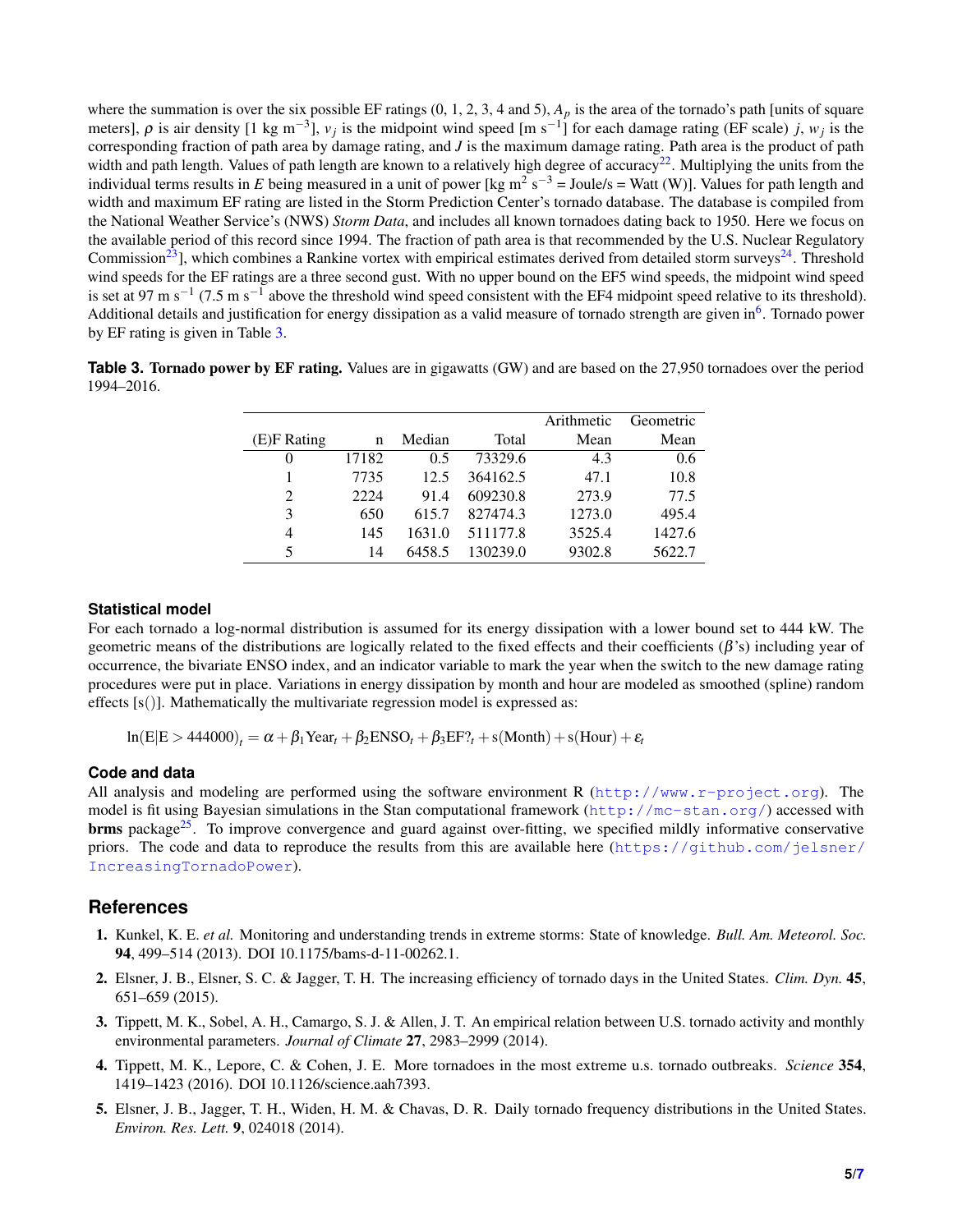- <span id="page-5-0"></span>6. Fricker, T., Elsner, J. B. & Jagger, T. H. Population and energy elasticity of tornado casualties. *Geophysical Research Letters* 44, 3941–3949 (2017). DOI 10.1002/2017GL073093.
- <span id="page-5-1"></span>7. Brooks, H. E. On the relationship of tornado path length and width to intensity. *Weather and Forecasting* 19, 310–319 (2004).
- <span id="page-5-2"></span>8. Elsner, J. B., Jagger, T. H. & Elsner, I. J. Tornado intensity estimated from damage path dimensions. *PLoS ONE* 9 (9), e107571 (2014).
- <span id="page-5-3"></span>9. Agee, E., Larson, J., Childs, S. & Marmo, A. Spatial redistribution of usa tornado activity between 1954 and 2013. *J. Appl. Meteorol. Climatol.* 55, 1681–1697 (2016).
- <span id="page-5-4"></span>10. Cook, A. R. & Schaefer, J. T. The relation of El Nino-Southern Oscillation (ENSO) to winter tornado outbreaks. ˜ *Monthly Weather Review* 136, 3121–3137 (2008).
- 11. Allen, J. T., Tippett, M. K. & Sobel, A. H. Influence of the El Niño/Southern Oscillation on tornado and hail frequency in the United States. *Nature Geosciences* 8, 278–283 (2015).
- <span id="page-5-5"></span>12. Cook, A. R., Leslie, L. M., Parsons, D. B. & Schaefer, J. T. The impact of el nino–southern oscillation (ENSO) on winter and ˜ early spring u.s. tornado outbreaks. *J. Appl. Meteorol. Climatol.* 56, 2455–2478 (2017). DOI 10.1175/jamc-d-16-0249.1.
- <span id="page-5-6"></span>13. DelGenio, A. D., Yao, M.-S. & Jonas, J. Will moist convection be stronger in a warmer climate? *Geophys. Res. Lett.* 34 (2007). DOI 10.1029/2007gl030525.
- <span id="page-5-7"></span>14. Diffenbaugh, N. S., Scherer, M. & Trapp, R. J. Robust increases in severe thunderstorm environments in response to greenhouse forcing. *Proc. Natl. Acadamy Sci.* 110, 16361–16366 (2013). DOI 10.1073/pnas.1307758110.
- <span id="page-5-8"></span>15. Francis, J. A. & Vavrus, S. J. Evidence linking arctic amplification to extreme weather in mid-latitudes. *Geophys. Res. Lett.* 39, n/a–n/a (2012). DOI 10.1029/2012gl051000.
- <span id="page-5-9"></span>16. Marsh, P. T., Brooks, H. E. & Karoly, D. J. Assessment of the severe weather environment in north america simulated by a global climate model. *Atmospheric Sci. Lett.* 8, 100–106 (2007). DOI 10.1002/asl.159.
- 17. Klooster, S. L. V. & Roebber, P. J. Surface-based convective potential in the contiguous united states in a business-as-usual future climate. *J. Clim.* 22, 3317–3330 (2009). DOI 10.1175/2009jcli2697.1.
- 18. Mearns, L. O. *et al.* The north american regional climate change assessment program: Overview of phase i results. *Bull. Am. Meteorol. Soc.* 93, 1337–1362 (2012). DOI 10.1175/bams-d-11-00223.1.
- 19. Gensini, V. A., Ramseyer, C. & Mote, T. L. Future convective environments using NARCCAP. *Int. J. Climatol.* 34, 1699–1705 (2013). DOI 10.1002/joc.3769.
- <span id="page-5-10"></span>20. Gensini, V. A. & Mote, T. L. Downscaled estimates of late 21st century severe weather from CCSM3. *Clim. Chang.* 129, 307–321 (2015). DOI 10.1007/s10584-014-1320-z.
- <span id="page-5-11"></span>21. Trapp, R. J. & Hoogewind, K. A. The realization of extreme tornadic storm events under future anthropogenic climate change. *J. Clim.* 29, 5251–5265 (2016). DOI 10.1175/jcli-d-15-0623.1.
- <span id="page-5-12"></span>22. Doswell, C. A., Edwards, R., Thompson, R. L., Hart, J. A. & Crosbie, K. C. A simple and flexible method for ranking severe weather events. *Weather. Forecast.* 21, 939–951 (2006). DOI 10.1175/waf959.1.
- <span id="page-5-13"></span>23. Fricker, T. & Elsner, J. B. Kinetic energy of tornadoes in the United States. *PLoSONE* 10, e0131090 (2015). DOI 10.1371/journal.pone.0131090.
- <span id="page-5-14"></span>24. Ramsdell, J. V., Jr & Rishel, J. P. Tornado Climatology of the Contiguous United States. Tech. Rep. NUREG/CR-4461, PNNL-15112, Pacific Northwest National Laboratory, P.O. Box 999, Richland, WA 99352 (2007).
- <span id="page-5-15"></span>25. Bürkner, P.-C. brms: An R package for bayesian multilevel models using Stan. *J. Stat. Softw.* 80, 1–28 (2017). DOI 10.18637/jss.v080.i01.

## **Author contributions statement**

J.B.E. and T.F. conceived the idea and designed the study, J.B.E. coded the model and conducted the analysis, J.B.E. and T.F. wrote and reviewed the manuscript.

## **Additional information**

Competing financial interests The authors received no funding for this work and have no competing financial interests.

# **Supplementary Information**